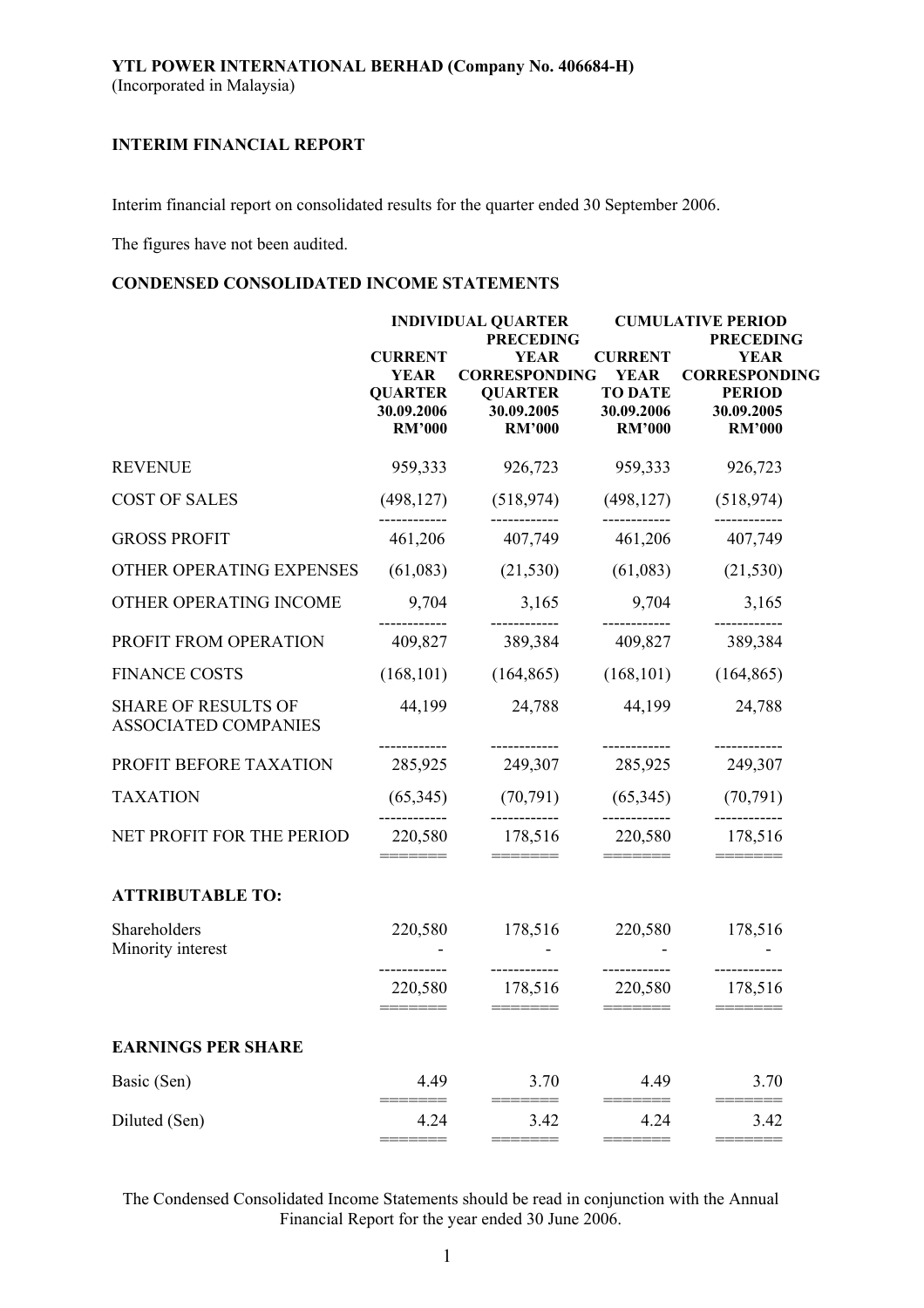## **CONDENSED CONSOLIDATED BALANCE SHEET**

|                                                                                  | <b>AS AT</b><br>30.09.2006<br><b>RM'000</b> | <b>AS AT</b><br>30.06.2006<br><b>RM'000</b> |
|----------------------------------------------------------------------------------|---------------------------------------------|---------------------------------------------|
| <b>ASSETS</b>                                                                    |                                             |                                             |
| <b>Non-Current Assets</b>                                                        |                                             |                                             |
| Property, Plant and Equipment                                                    | 14,448,323                                  | 14, 123, 423                                |
| <b>Intangible Assets</b>                                                         | 441,333                                     | 441,333                                     |
| <b>Investment in Associated Companies</b>                                        | 829,710                                     | 816,193                                     |
| Investments                                                                      | 852,551                                     | 854,568                                     |
| Development Expenditure                                                          | 3,583<br>--------------                     | 634<br>--------------                       |
|                                                                                  | 16,575,500<br>--------------                | 16,236,151<br>--------------                |
| <b>Current Assets</b>                                                            |                                             |                                             |
| Inventories                                                                      | 159,534                                     | 153,311                                     |
| Receivable, Deposits and Prepayment                                              | 981,033                                     | 1,071,519                                   |
| <b>Short Term Investments</b>                                                    | 43,460                                      | 43,137                                      |
| Deposits, Cash and Bank Balances                                                 | 6,058,043                                   | 4,740,147                                   |
|                                                                                  | 7,242,070                                   | --------------<br>6,008,114                 |
| <b>TOTAL ASSETS</b>                                                              | --------------<br>23,817,570<br>========    | 22,244,265                                  |
| <b>EQUITY AND LIABILITIES</b>                                                    |                                             |                                             |
| Share Capital                                                                    | 2,581,571                                   | 2,581,535                                   |
| Reserves                                                                         | 3,915,701                                   | 3,616,989                                   |
| Treasury Shares, at cost                                                         | (496,395)                                   | (469, 567)                                  |
| Equity attributable to Shareholders of the Company<br><b>Minority Interest</b> * | --------------<br>6,000,877                 | --------------<br>5,728,957                 |
| <b>TOTAL EQUITY</b>                                                              | --------------<br>6,000,877                 | ------------<br>5,728,957                   |
|                                                                                  |                                             |                                             |

The Condensed Consolidated Balance Sheet should be read in conjunction with the Annual Financial Report for the year ended 30 June 2006.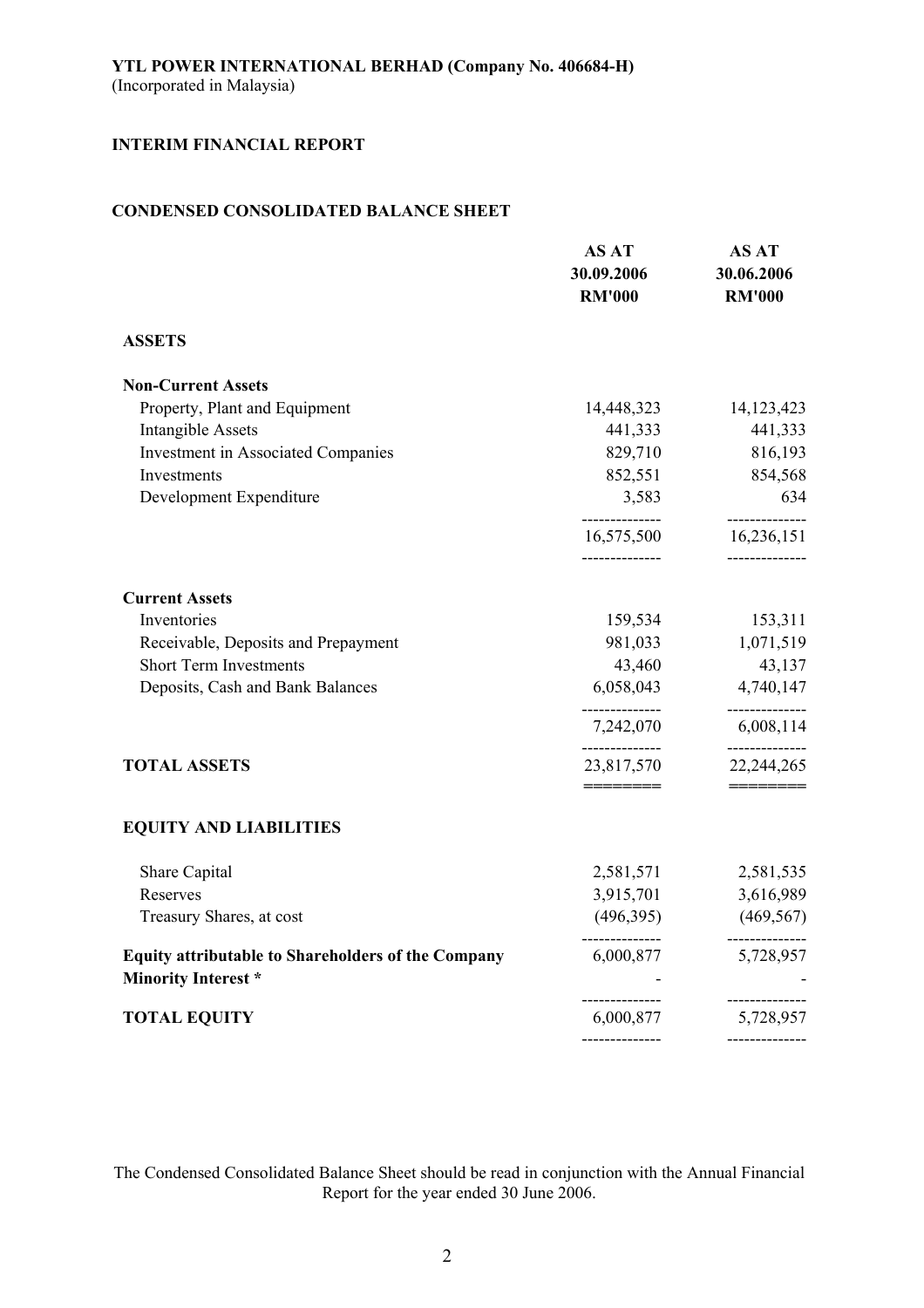## **CONDENSED CONSOLIDATED BALANCE SHEET – Continued**

|                                       | As at<br>30.09.2006<br><b>RM'000</b> | As at<br>30.06.2006<br><b>RM'000</b> |
|---------------------------------------|--------------------------------------|--------------------------------------|
| <b>LIABILITIES</b>                    |                                      |                                      |
| <b>Non-Current Liabilities</b>        |                                      |                                      |
| Payables                              | 16,569                               | 16,132                               |
| Provision for Liabilities and Charges | 421,862                              | 406,644                              |
| <b>Bonds</b>                          | 8,356,353                            | 7,141,296                            |
| <b>Borrowings</b>                     | 4,470,123                            | 4,400,577                            |
| Deferred Income                       | 149,637                              | 147,203                              |
| Deferred Tax Liabilities              | 2,390,169                            | 2,327,501                            |
|                                       | --------------<br>15,804,713         | --------------<br>14,439,353         |
| <b>Current Liabilities</b>            |                                      |                                      |
| Payables and Accrued Liabilities      | 935,849                              | 902,269                              |
| Provision for Liabilities and Charges | 34,368                               | 37,171                               |
| Provision for Taxation                | 72,822                               | 71,768                               |
| <b>Bonds</b>                          | 874,754                              | 874,509                              |
| <b>Borrowings</b>                     | 94,187                               | 190,238                              |
|                                       | 2,011,980                            | 2,075,955                            |
| <b>TOTAL LIABILITIES</b>              | 17,816,693                           | 16,515,308                           |
| <b>TOTAL EQUITY AND LIABILITIES</b>   | 23,817,570                           | 22, 244, 265                         |
|                                       | ========                             | ========                             |
| <b>Net Assets Per Share (RM)</b>      | 1.22                                 | 1.16                                 |
|                                       | $==$                                 | $==$                                 |

\* Minority Interest denotes RM1.

The Condensed Consolidated Balance Sheet should be read in conjunction with the Annual Financial Report for the year ended 30 June 2006.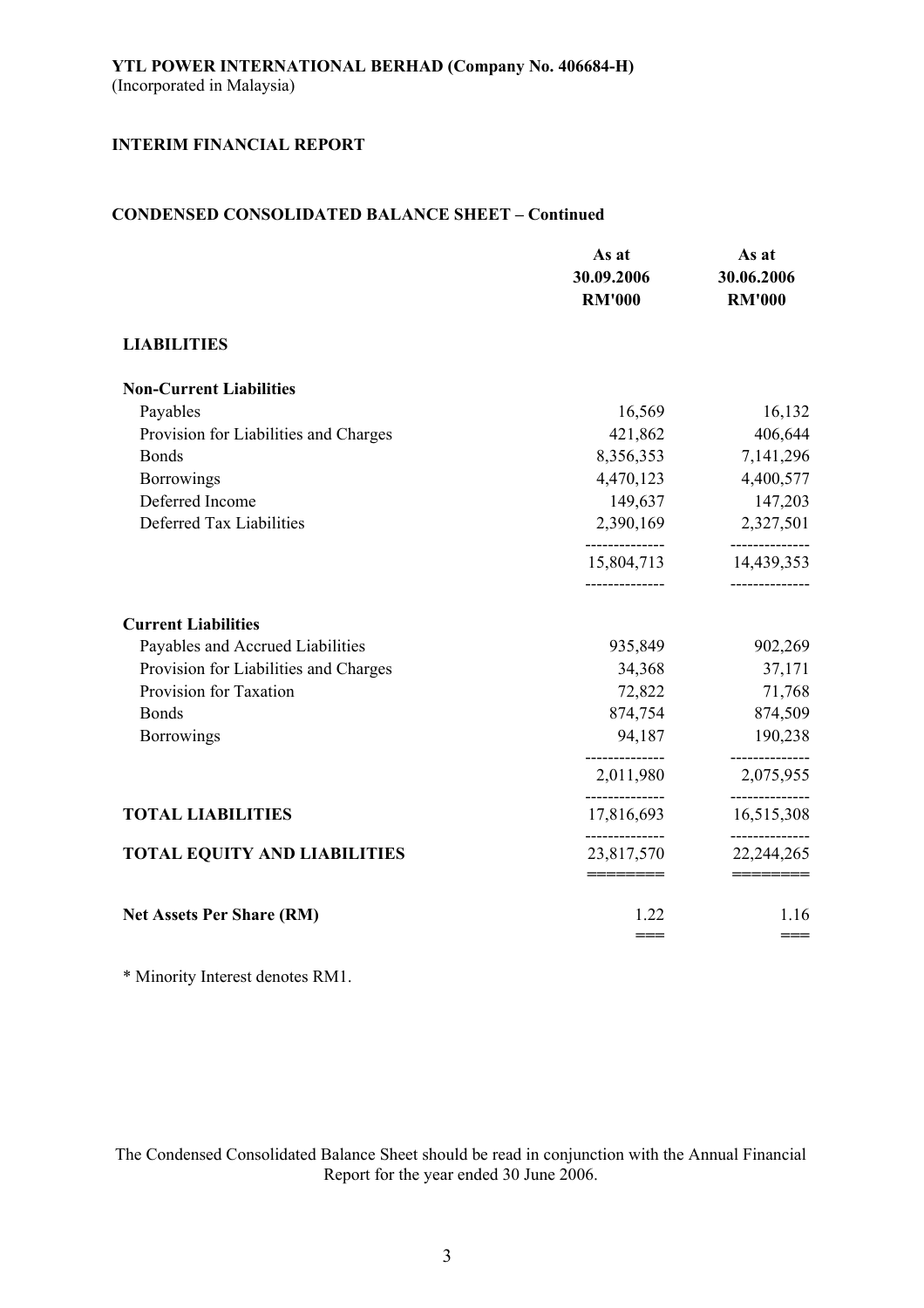# **YTL POWER INTERNATIONAL BERHAD (Company No. 406684-H)**

(Incorporated in Malaysia)

#### **INTERIM FINANCIAL REPORT**

## **CONDENSED CONSOLIDATED STATEMENT OF CHANGES IN EQUITY FOR THE FINANCIAL PERIOD ENDED 30 SEPTEMBER 2006**

|                                                     | -- Attributable to Equity Holders of the Parent -----------------------<br> ------------------ |                                          |                                                       |                                                   |                                              |                        |                                                     |                                                |
|-----------------------------------------------------|------------------------------------------------------------------------------------------------|------------------------------------------|-------------------------------------------------------|---------------------------------------------------|----------------------------------------------|------------------------|-----------------------------------------------------|------------------------------------------------|
|                                                     | <b>Share</b><br>Capital<br><b>RM'000</b>                                                       | <b>Share</b><br>Premium<br><b>RM'000</b> | Merger<br>& Other<br><b>Reserves</b><br><b>RM'000</b> | <b>Treasury</b><br><b>Shares</b><br><b>RM'000</b> | Retained<br><b>Earnings</b><br><b>RM'000</b> | Total<br><b>RM'000</b> | <b>Minority</b><br><b>Interest</b><br><b>RM'000</b> | <b>Total</b><br><b>Equity</b><br><b>RM'000</b> |
| At 1 July 2006                                      | 2,581,535                                                                                      | 2,211,391                                | (2,116,309)                                           | (469, 567)                                        | 3,521,907                                    | 5,728,957              | $\sim$                                              | 5,728,957                                      |
| Currency translation difference                     |                                                                                                | $\overline{\phantom{a}}$                 | 78,072                                                |                                                   |                                              | 78,072                 | $\overline{\phantom{a}}$                            | 78,072                                         |
| Net profit for the period                           |                                                                                                |                                          |                                                       | $\qquad \qquad$                                   | 220,580                                      | 220,580                |                                                     | 220,580                                        |
| Total recognised income and expenses for the period |                                                                                                |                                          | 78,072                                                | $\overline{\phantom{0}}$                          | 220,580                                      | 298,652                | $\overline{\phantom{a}}$                            | 298,652                                        |
| Shares repurchased                                  |                                                                                                |                                          |                                                       | (26, 828)                                         |                                              | (26, 828)              | $\blacksquare$                                      | (26, 828)                                      |
| Issue of share capital                              | 36                                                                                             | 60                                       |                                                       |                                                   |                                              | 96                     |                                                     | -96                                            |
| At 30 September 2006                                | 2,581,571                                                                                      | 2,211,451                                | (2,038,237)                                           | (496,395)                                         | 3,742,487                                    | 6,000,877              | $\overline{\phantom{a}}$                            | 6,000,877                                      |

The Condensed Consolidated Statement of Changes in Equity should be read in conjunction with the Annual Financial Report for the year ended 30 June 2006.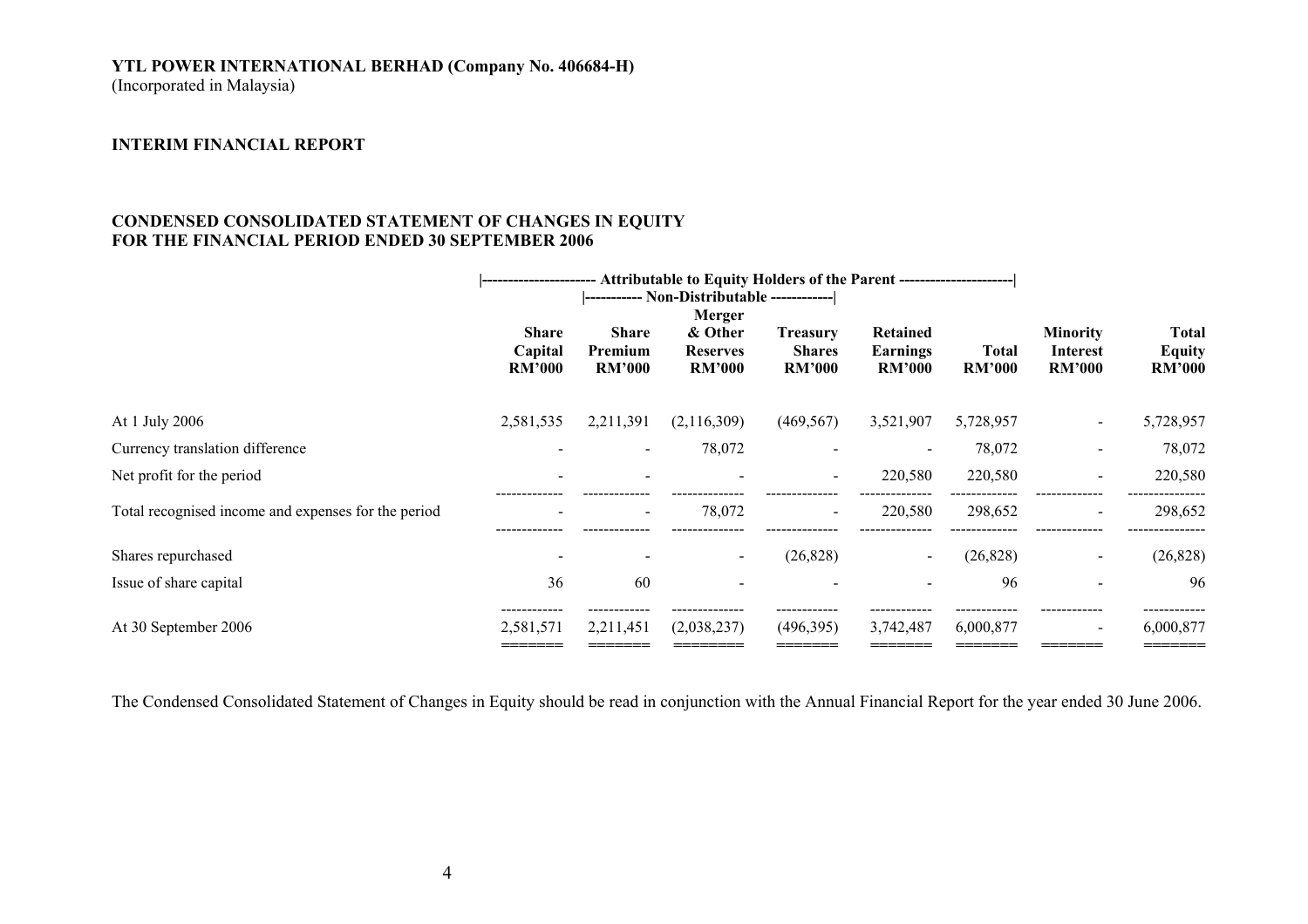### **YTL POWER INTERNATIONAL BERHAD (Company No. 406684-H)**  (Incorporated in Malaysia)

#### **INTERIM FINANCIAL REPORT**

### **CONDENSED CONSOLIDATED STATEMENT OF CHANGES IN EQUITY FOR THE FINANCIAL PERIOD ENDED 30 SEPTEMBER 2005 - continued**

|                                                     | -- Attributable to Equity Holders of the Parent -----------------------<br>-------------------- |                                          |                                                       |                                                   |                                              |                        |                                              |                                         |
|-----------------------------------------------------|-------------------------------------------------------------------------------------------------|------------------------------------------|-------------------------------------------------------|---------------------------------------------------|----------------------------------------------|------------------------|----------------------------------------------|-----------------------------------------|
|                                                     | <b>Share</b><br>Capital<br><b>RM'000</b>                                                        | <b>Share</b><br>Premium<br><b>RM'000</b> | Merger<br>& Other<br><b>Reserves</b><br><b>RM'000</b> | <b>Treasury</b><br><b>Shares</b><br><b>RM'000</b> | Retained<br><b>Earnings</b><br><b>RM'000</b> | Total<br><b>RM'000</b> | <b>Minority</b><br>Interest<br><b>RM'000</b> | Total<br><b>Equity</b><br><b>RM'000</b> |
| At 1 July 2005                                      | 2,498,398                                                                                       | 2,072,127                                | (2,058,302)                                           | (301, 499)                                        | 3,018,509                                    | 5,229,233              | $\sim$                                       | 5,229,233                               |
| Currency translation difference                     |                                                                                                 | $\sim$                                   | (56,991)                                              | $\overline{\phantom{a}}$                          | $\sim$                                       | (56,991)               | $\blacksquare$                               | (56,991)                                |
| Net profit for the period                           |                                                                                                 |                                          |                                                       | $\blacksquare$                                    | 178,516                                      | 178,516                | $\sim$                                       | 178,516                                 |
| Total recognised income and expenses for the period |                                                                                                 | $\overline{\phantom{a}}$                 | (56,991)                                              | $\overline{\phantom{a}}$                          | 178,516                                      | 121,525                | $\qquad \qquad \blacksquare$                 | 121,525                                 |
| Shares repurchased                                  |                                                                                                 |                                          |                                                       | (43,919)                                          |                                              | (43,919)               | $\blacksquare$                               | (43,919)                                |
| Issue of share capital                              | 3,957                                                                                           | 7,202                                    |                                                       |                                                   |                                              | 11,159                 | $\overline{\phantom{a}}$                     | 11,159                                  |
| At 30 September 2005                                | -----------<br>2,502,355                                                                        | 2,079,329                                | (2,115,293)                                           | (345, 418)                                        | 3,197,025                                    | 5,317,998              | $\overline{\phantom{a}}$                     | 5,317,998                               |

The Condensed Consolidated Statement of Changes in Equity should be read in conjunction with the Annual Financial Report for the year ended 30 June 2006.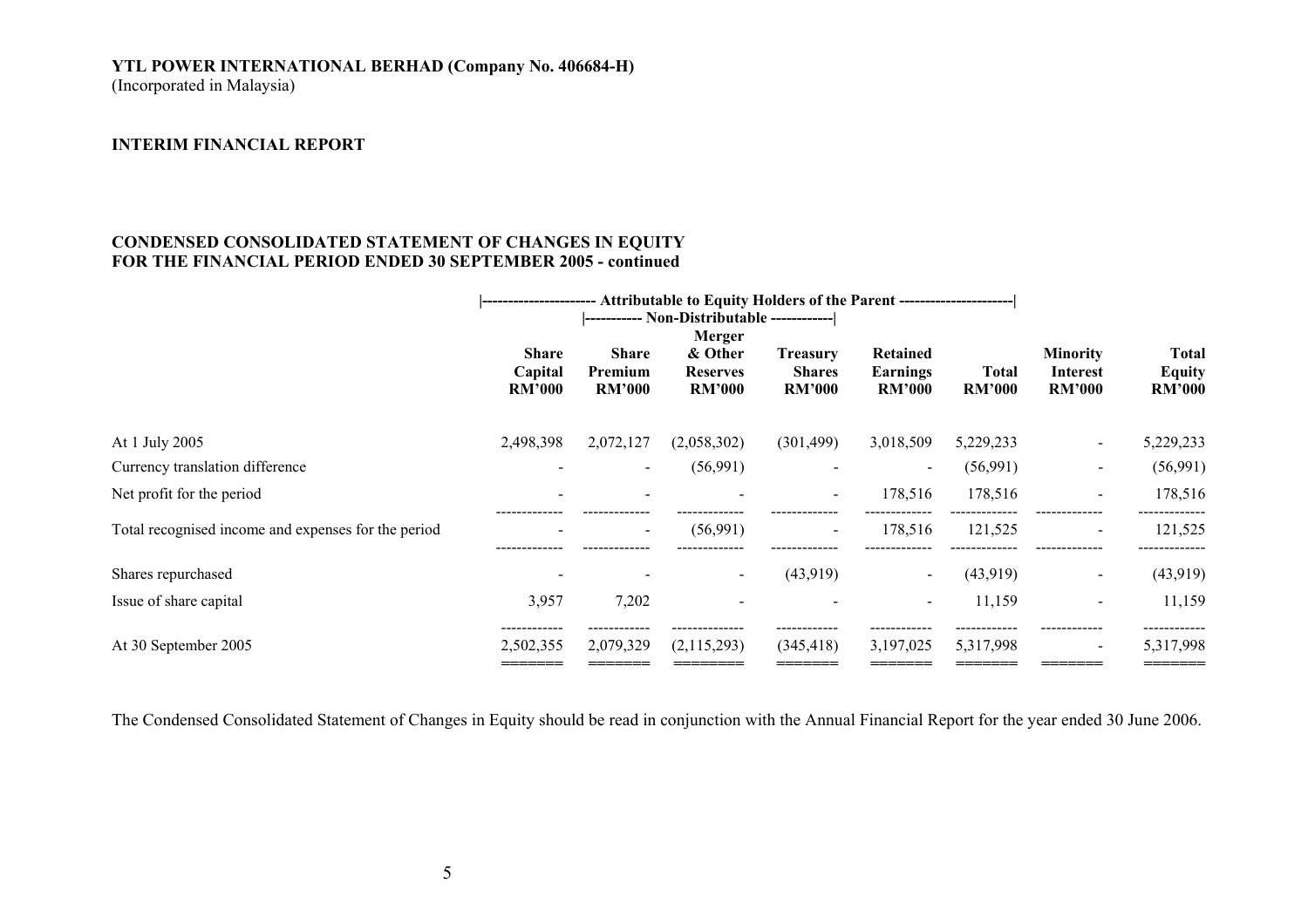## **CONDENSED CONSOLIDATED CASH FLOW STATEMENT FOR THE FINANCIAL PERIOD ENDED 30 SEPTEMBER 2006**

|                                                                                                   | <b>CURRENT</b><br>YEAR-TO-DATE<br>30.09.2006<br><b>RM'000</b> | <b>PRECEDING</b><br><b>YEAR</b><br><b>CORRESPONDING</b><br><b>PERIOD</b><br>30.09.2005<br><b>RM'000</b> |
|---------------------------------------------------------------------------------------------------|---------------------------------------------------------------|---------------------------------------------------------------------------------------------------------|
| Net cash generated from operating activities                                                      | 471,827                                                       | 433,204                                                                                                 |
| Net cash used in investing activities                                                             | (126, 784)                                                    | (61,361)                                                                                                |
| Net cash generated from/ (used in) financing activities                                           | 969,499                                                       | (94, 152)                                                                                               |
| Net increase in cash and cash equivalents<br>Cash and cash equivalents at beginning of the period | 1,314,542<br>4,676,233                                        | 277,691<br>4,446,874                                                                                    |
| Cash and cash equivalents at end of the period <i>[Note a]</i>                                    | 5,990,775                                                     | 4,724,565                                                                                               |
|                                                                                                   |                                                               |                                                                                                         |

## *[Note a]*

Cash and cash equivalents at the end of the period comprise:

|                                                                         | <b>RM'000</b> | <b>RM'000</b> |
|-------------------------------------------------------------------------|---------------|---------------|
| Fixed deposits                                                          | 6,049,844     | 4,765,908     |
| Cash and bank balances                                                  | 8,199         | 13,734        |
| Bank overdrafts<br>(included within short term borrowings in [Note B9]) | (67,268)      | (55,077)      |
|                                                                         |               |               |
|                                                                         | 5,990,775     | 4,724,565     |
|                                                                         |               |               |

The Condensed Consolidated Cash Flow Statement should be read in conjunction with the Annual Financial Report for the year ended 30 June 2006.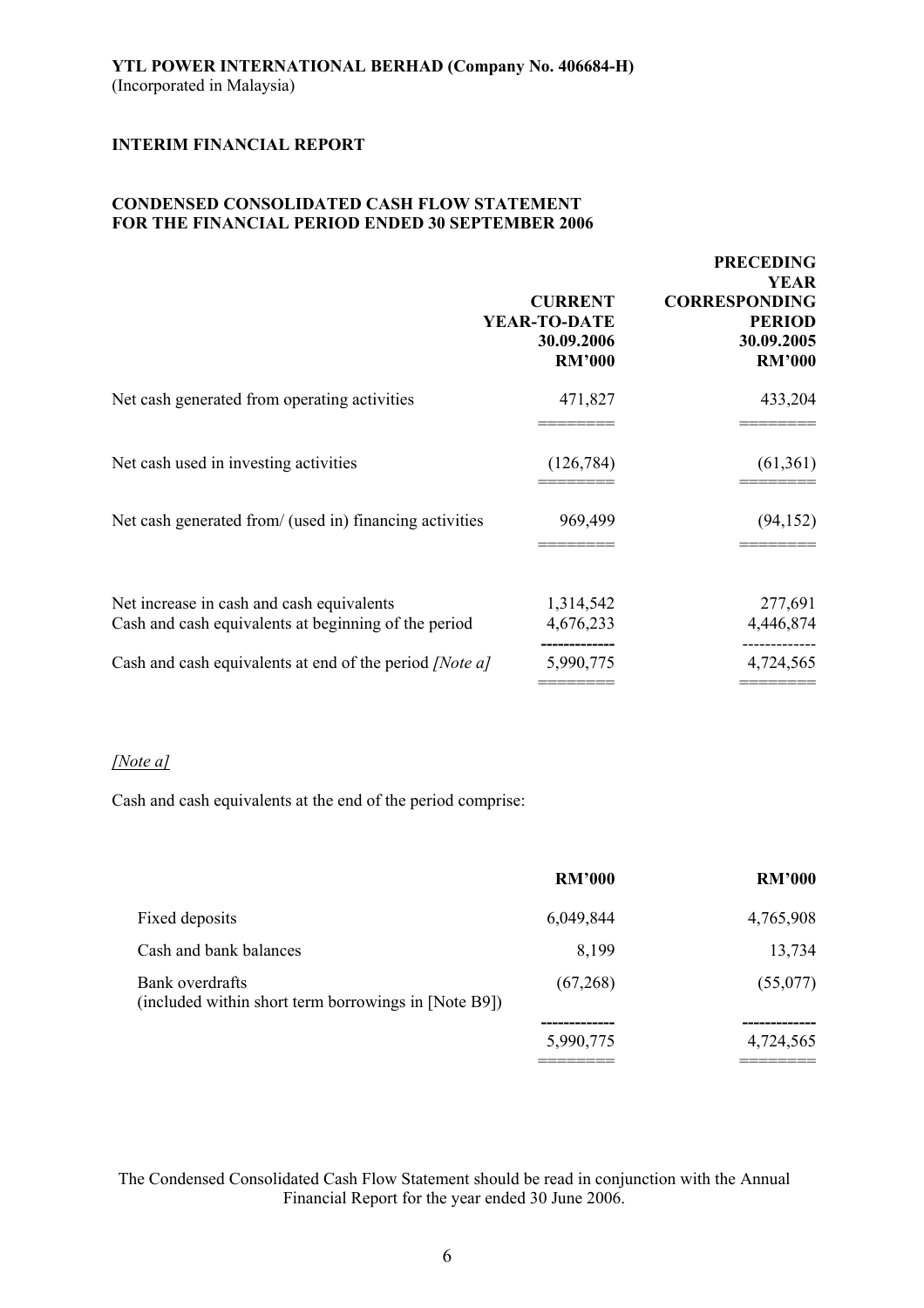## **PART A – EXPLANATORY NOTES PURSUANT TO FRS 134**

The Condensed Financial Statements should be read in conjunction with the audited annual financial statements of the Group for the year ended 30 June 2006.

### **A1. Accounting Policies and Methods of Computation**

The interim financial report is unaudited and has been prepared in accordance with Financial Reporting Standard ("FRS") 134: "Interim Financial Reporting" and Chapter 9, part K of the Listing Requirements of the Bursa Securities Malaysia Berhad.

The accounting policies and methods of computation adopted by the Group in the interim financial statements are consistent with those adopted in the latest audited annual financial statements except for the adoption of the following new/revised FRSs effective for financial period beginning 1 July 2006:

| FRS <sub>2</sub> | <b>Share-based Payment</b>                                   |
|------------------|--------------------------------------------------------------|
| FRS 3            | <b>Business Combinations</b>                                 |
| FRS 5            | Non-current Assets Held for Sale and Discontinued Operations |
| <b>FRS 101</b>   | Presentation of Financial Statements                         |
| <b>FRS 102</b>   | Inventories                                                  |
| <b>FRS 108</b>   | Accounting Policies, Changes in Estimates and Errors         |
| <b>FRS 110</b>   | Events after the Balance Sheet Date                          |
| <b>FRS 116</b>   | Property, Plant and Equipment                                |
| <b>FRS 121</b>   | The Effects of Changes in Foreign Exchange Rates             |
| <b>FRS 127</b>   | <b>Consolidated and Separate Financial Statements</b>        |
| <b>FRS 128</b>   | Investments in Associates                                    |
| <b>FRS 131</b>   | Interests in Joint Ventures                                  |
| <b>FRS 132</b>   | Financial Instruments: Disclosure and Presentation           |
| <b>FRS 133</b>   | Earnings Per Share                                           |
| <b>FRS 136</b>   | <b>Impairment of Assets</b>                                  |
| <b>FRS 138</b>   | Intangible Assets                                            |
| <b>FRS 140</b>   | <b>Investment Property</b>                                   |

The adoption of the above FRSs does not have significant financial impact on the Group other than the effects of the following FRSs:

#### **(a) FRS 2: Share-based Payment**

This FRS requires an entity to recognise share-based payment transactions in its financial statements, including transactions with employees or other parties to be settled in cash, other assets, or equity instruments of the entity.

The Company operates an equity-settled, share-based compensation plan for the employees of the Group, the YTL Power International Berhad Employee Share Option Scheme ("ESOS").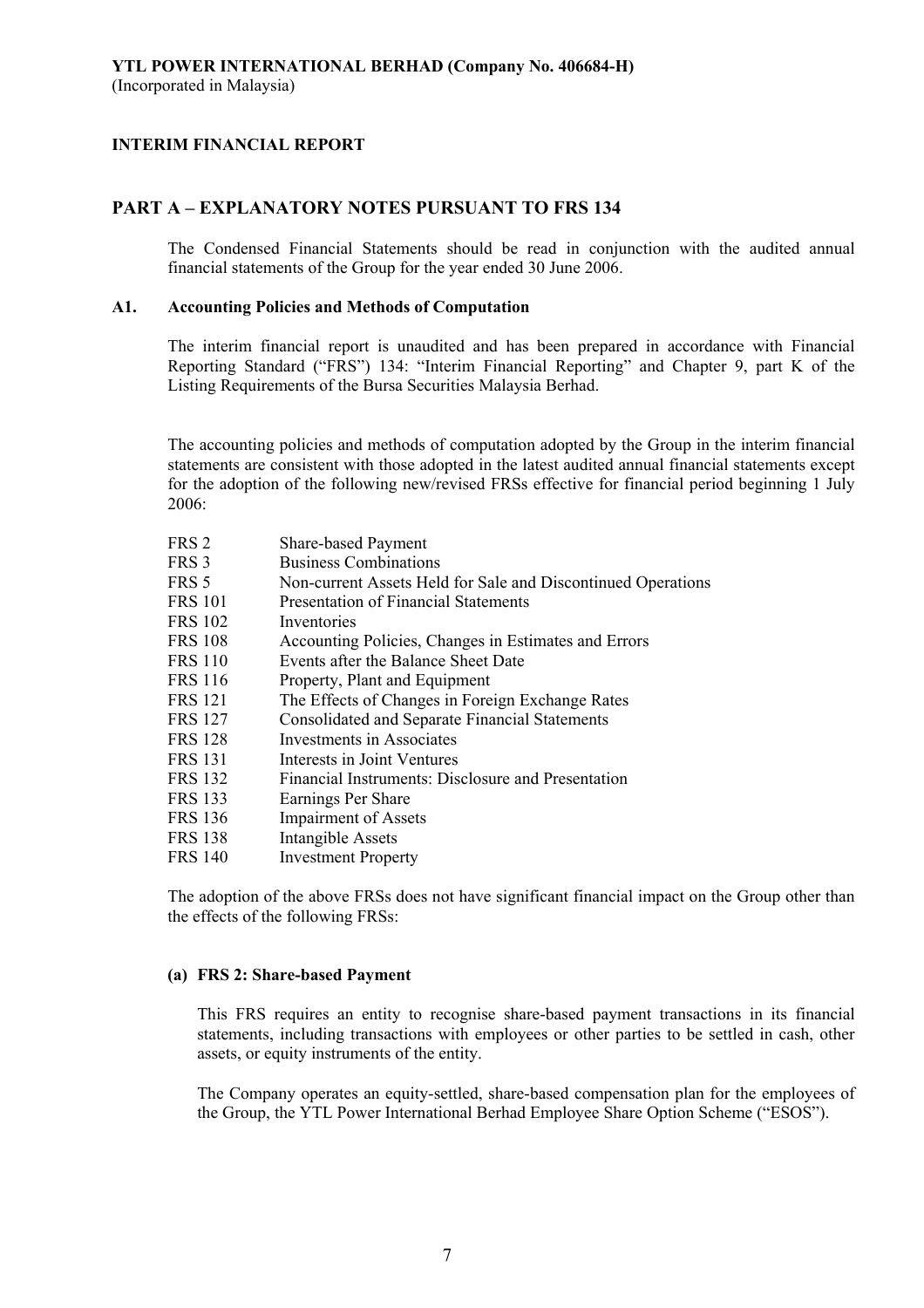#### **Notes - continued**

Prior to 1 July 2006, no compensation expense was recognised in profit or loss for share options granted. With the adoption of FRS 2, the compensation expense relating to share option is recognised in profit or loss over the vesting periods of the grants with a corresponding increase in equity.

The financial impact to the Group arising from the retrospective application of FRS 2 is not material and hence, no restatement of retained earning is performed.

For the current period under review, the application of FRS 2 has resulted in a charge of approximately RM1.7 million to the profit/loss of the Group arising from the ESOS granted to employees of the Group.

### **(b) FRS 101: Presentation of Financial Statements**

The adoption of the revised FRS 101 has affected the presentation of minority interest, share of net after-tax results of associates and other disclosures.

In the consolidated balance sheet, minority interests are now presented within total equity. In the consolidated income statement, minority interests are presented as an allocation of the total profit or loss for the period. A similar requirement is also applicable to the statement of changes in equity. FRS 101 also requires disclosure, on the face of the statement of changes in equity, total recognised income and expenses for the period, showing separately the amounts attributable to equity holders of the parent and to minority interest.

The current period's presentation of the Group's financial statements is based on the revised requirements of FRS 101, with the comparatives restated to conform with the current period's presentation.

## **(c) FRS 116: Property, Plant and Equipment**

The adoption of FRS 116 has resulted in extension of the accounting policy on property, plant and equipment as follows:

- The cost of property, plant and equipment includes costs of dismantling, removal and restoration, the obligation incurred as a consequence of installing the assets;
- The assets' residual values and useful life are reviewed and adjusted as appropriate at least at each financial year end;
- Subsequent costs are included in the asset's carrying amount or recognised as a separate asset, as appropriate, only when it is probable that future economic benefits associated with the item will flow to the Group and the cost of the item can be measured reliably. All other repairs and maintenance are charged to the income statement during the financial period in which they are incurred.
- Depreciation is provided for infrastructure assets according to its estimated useful lives.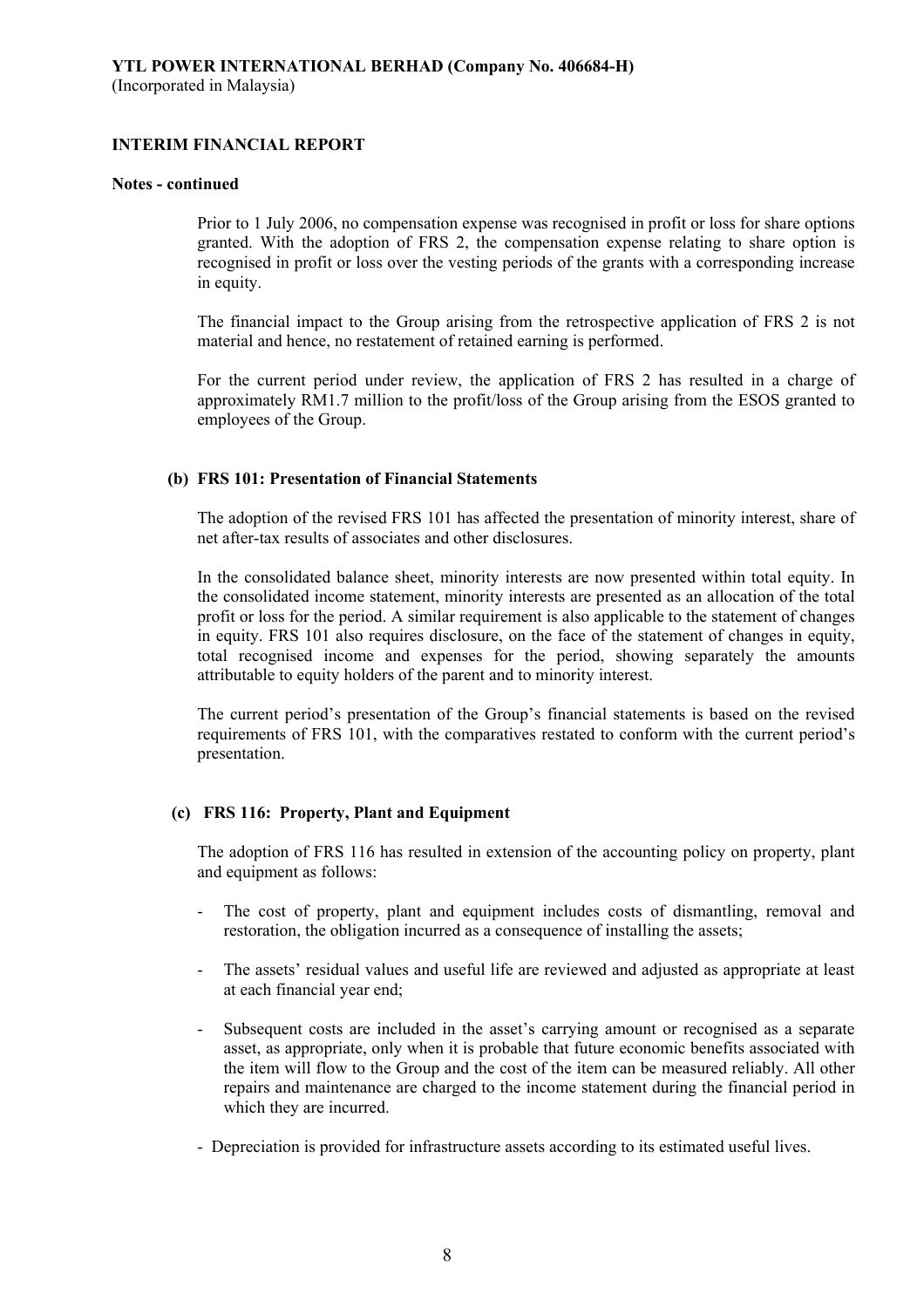#### **Notes – continued**

#### **A2. Audit Report of Preceding Financial Year Ended 30 June 2006**

 The Auditors' Report on the financial statements of the preceding financial year was not subject to any qualification.

#### **A3. Seasonality or Cyclicality of Operations**

The business operations of the Group are not materially affected by any seasonal or cyclical factor.

#### **A4. Exceptional or Unusual Items**

 During the current financial quarter, there was no item of an exceptional or unusual nature that affects the assets, liabilities, equity, net income or cash flows of the Group.

#### **A5. Changes in Estimates of Amounts Reported**

 There was no change to estimate of amount reported in prior interim periods and prior financial years.

#### **A6. Changes in Debt and Equity Securities**

 During the current financial quarter and financial year to date, 2,000 ordinary shares were issued pursuant to the exercise of warrants at a weighted average exercise price of RM 1.43 per share.

 During the current financial quarter and financial year to date, 70,000 ordinary shares were issued pursuant to the exercise of ESOS at a weighted average exercise price of RM 1.32 per share.

 A total of 14,013,200 ordinary shares were repurchased from the open market for a total consideration of RM26,827,215 for the current financial quarter and financial year to date. The share buy-back transactions were financed by internally generated funds. The shares purchased are being held as treasury shares. As at 30 September 2006, the number of treasury shares held were 252,634,856 ordinary shares.

 On 31 July 2006 a subsidiary company Wessex Water Services Finance Plc issued a GBP150.0 million index linked bonds at an interest rate of 1.75% plus inflation repayable in July 2046 and July 2051. The net proceed of the issuance was to fund future capital expenditure.

The outstanding debts are as disclosed in Note B9.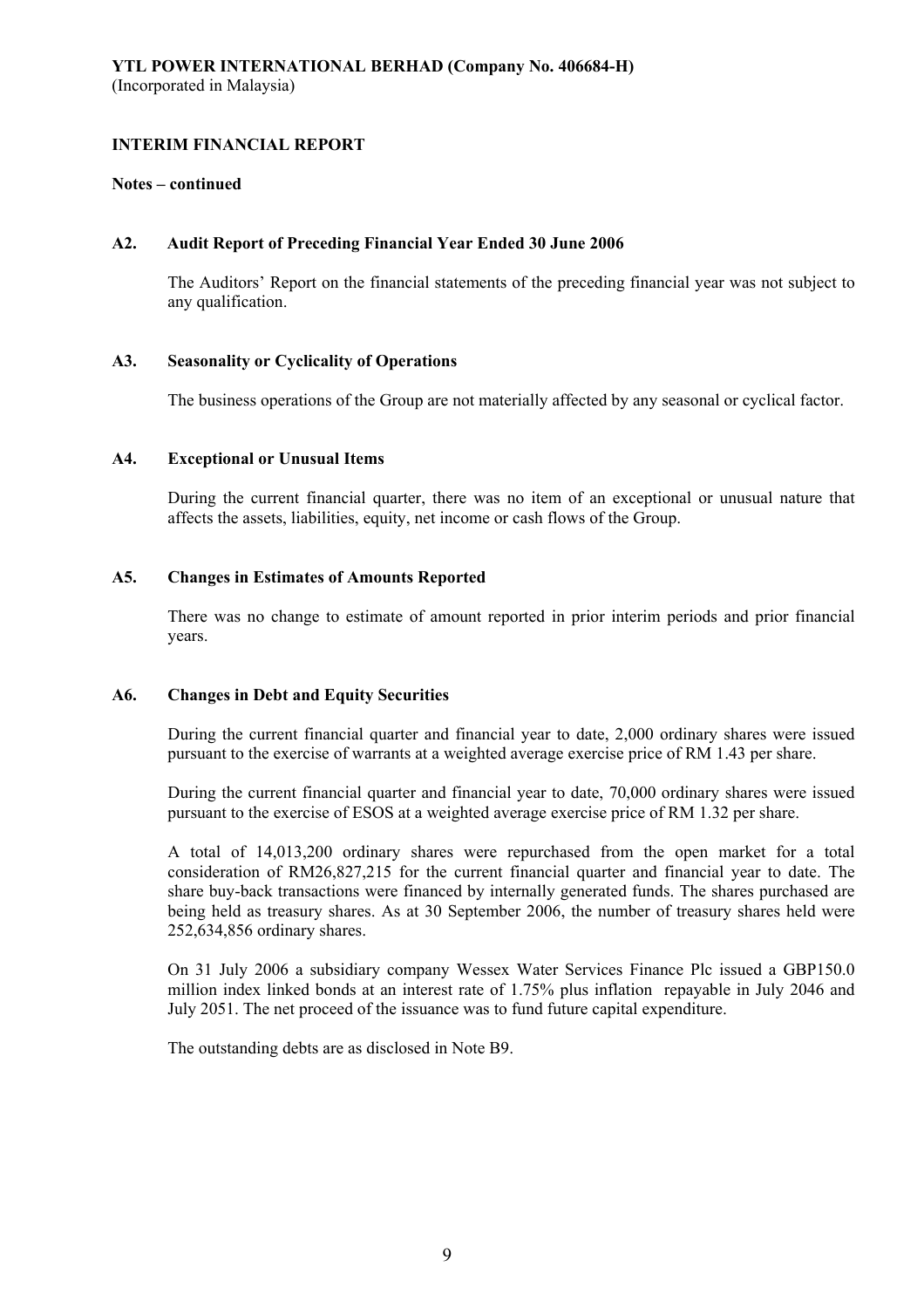## **Notes - continued**

#### **A7. Dividend Paid**

No dividend was paid during the current financial quarter.

#### **A8. Segment Reporting**

 The Group is organised on a world wide basis into three main business segments namely investment holding, power generation and water & sewage.

Segment reporting for period ended 30 September 2006:

|                                                        | <b>Investment</b><br>Holding<br><b>RM'000</b> | Power<br>Generation<br><b>RM'000</b> | Water &<br><b>Sewerage</b><br><b>RM'000</b> | Group<br><b>RM'000</b> |
|--------------------------------------------------------|-----------------------------------------------|--------------------------------------|---------------------------------------------|------------------------|
| Revenue                                                | 52,963                                        | 286,503                              | 619,867                                     | 959,333                |
| <b>Results</b><br>Segment result<br>Unallocated income | 19,082                                        | 118,781                              | 271,964                                     | 409,827                |
| Profit from operations                                 |                                               |                                      |                                             | 409,827                |
| Finance cost                                           |                                               |                                      |                                             | (168, 101)             |
| Share of results of associated companies               | 105                                           | 44,094                               |                                             | 44,199                 |
| Profit from ordinary activities before tax             |                                               |                                      |                                             | 285,925                |
| Taxation                                               |                                               |                                      |                                             | (65,345)               |
| Profit from ordinary activities after tax              |                                               |                                      |                                             | 220,580                |
|                                                        |                                               |                                      |                                             |                        |

# **[THE REST OF THIS PAGE IS INTENTIONALLY LEFT BLANK]**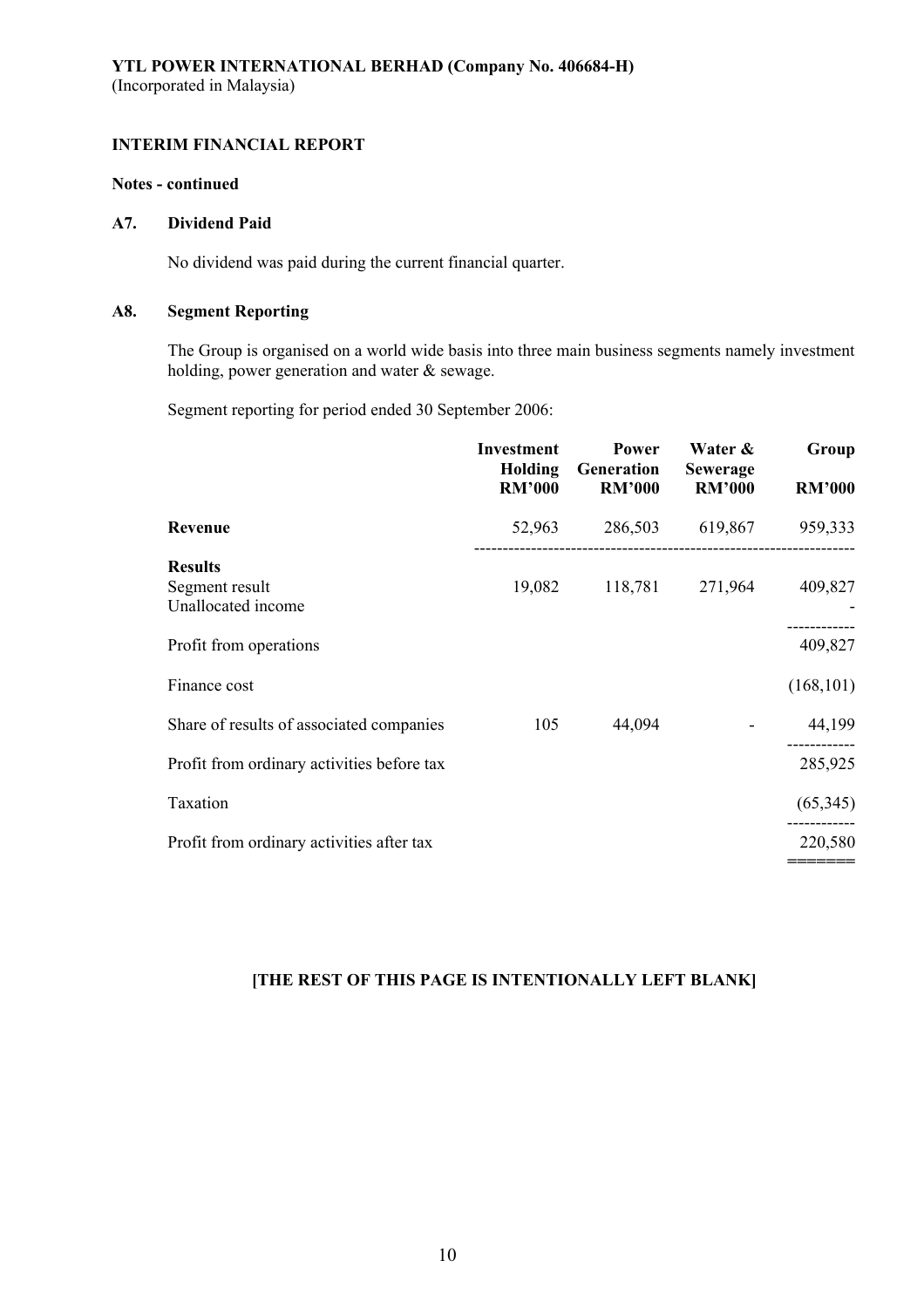#### **Notes - continued**

Segment Reporting for period ended 30 September 2005:

|                                                        | <b>Investment</b><br><b>Holding</b><br><b>RM'000</b> | Power<br>Generation<br><b>RM'000</b> | Water &<br><b>Sewerage</b><br><b>RM'000</b> | Group<br><b>RM'000</b> |
|--------------------------------------------------------|------------------------------------------------------|--------------------------------------|---------------------------------------------|------------------------|
| Revenue                                                | 42,529                                               | 289,148                              | 595,046                                     | 926,723                |
| <b>Results</b><br>Segment result<br>Unallocated income | 17,924                                               | 121,156                              | 250,304                                     | 389,384                |
| Profit from operations                                 |                                                      |                                      |                                             | 389,384                |
| Finance cost                                           |                                                      |                                      |                                             | (164, 865)             |
| Share of results of associated companies               | 102                                                  | 24,686                               |                                             | 24,788                 |
| Profit from ordinary activities before tax             |                                                      |                                      |                                             | 249,307                |
| Taxation                                               |                                                      |                                      |                                             | (70, 791)              |
| Profit from ordinary activities after tax              |                                                      |                                      |                                             | 178,516                |
|                                                        |                                                      |                                      |                                             |                        |

## **A9. Valuation of Property, Plant and Equipment**

Property, plant and equipment are stated at cost less accumulated depreciation.

## **A10. Material Events Subsequent to the End of the Interim Period**

There were no material events subsequent to the end of the current financial quarter.

### **A11. Changes in the Composition of the Group**

There was no change in the composition of the Group since the last quarterly report as at 30 June 2006.

#### **A12. Changes in Contingent Liabilities**

There was no change in the contingent liabilities of the Group since last annual balance sheet as at 30 June 2006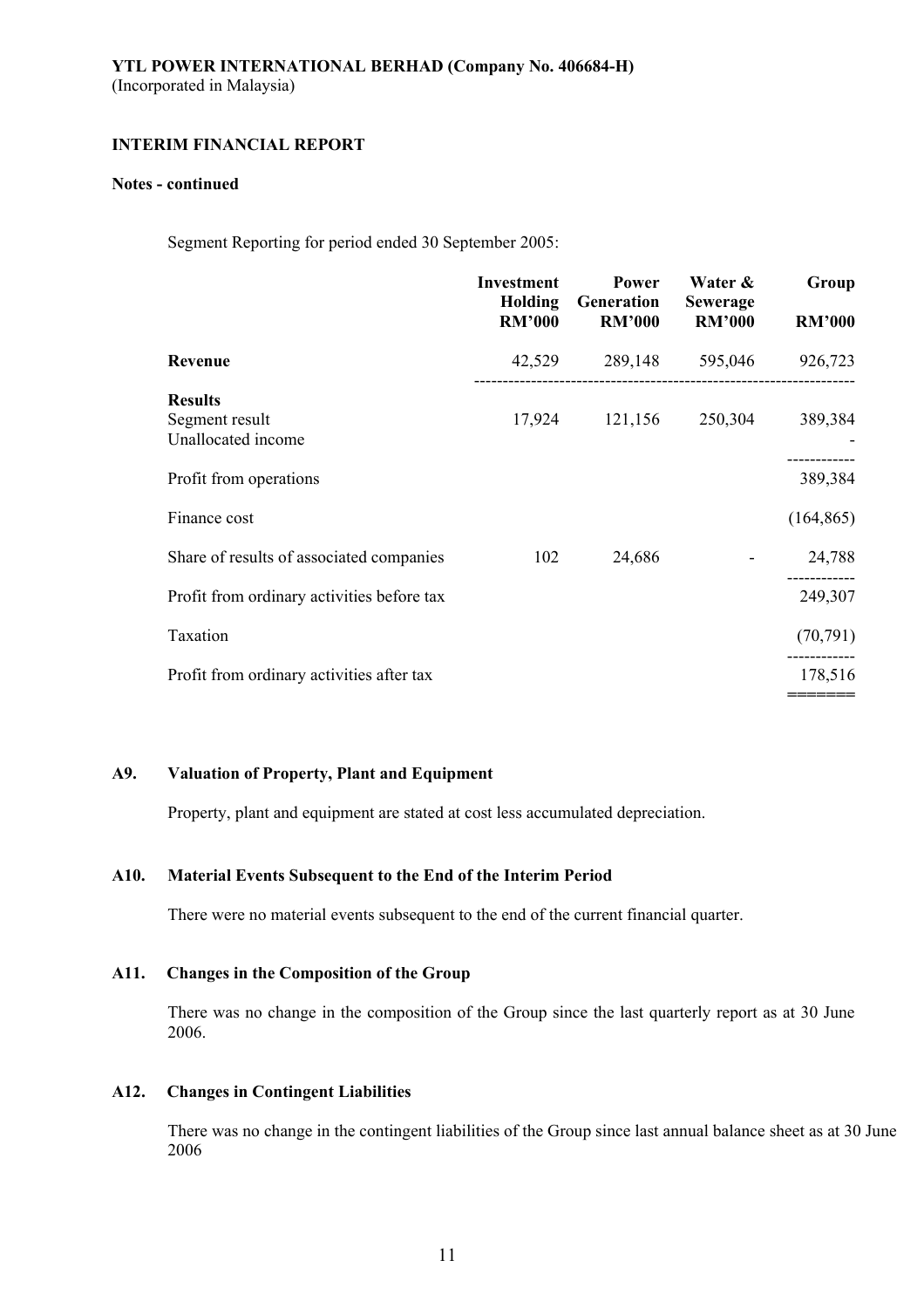## **PART B – EXPLANATORY NOTES PURSUANT TO APPENDIX 9B OF THE LISTING REQUIREMENTS OF BURSA MALAYSIA SECURITIES BHD**

#### **B1. Review of the Results**

 Group turnover increased to RM959.3 million for the current quarter ended 30 September 2006 from RM926.7 million in the preceding year corresponding quarter ended 30 September 2005. This represents an increase of RM32.6 million or 3.5% over the preceding year corresponding quarter ended 30 September 2005. The Group profit before taxation and profit after taxation increased by 14.7% and 23.6% to RM285.9 million and RM220.58 million respectively in the current quarter ended 30 September 2006 as compared to the preceding year corresponding quarter ended 30 September 2005. The increase was mainly attributable to higher contribution from Wessex Water Group and also from an associate company, P.T. Jawa Power.

### **B2. Comparison with Preceding Quarter**

|                                     | Current                               | <b>Preceding</b>                      |  |
|-------------------------------------|---------------------------------------|---------------------------------------|--|
|                                     | Quarter<br>30.9.2006<br><b>RM'000</b> | Quarter<br>30.6.2006<br><b>RM'000</b> |  |
| Turnover                            | 959,333                               | 1,025,706                             |  |
| Consolidated Profit before taxation | 285,925                               | 295,667                               |  |
| Consolidated Profit after taxation  | 220,580                               | 263,460                               |  |

The decrease in consolidated profit after taxation in the current quarter ended 30 September 2006 as compared to preceding quarter ended 30 June 2006 was mainly due to substantial tax credit recognised in the preceding quarter by Wessex Water Group.

#### **B3. Prospects**

The Group, after considering its current level of operations and market conditions, is expected to achieve satisfactory performance for the financial year ending 30 June 2007.

#### **B4. Profit Forecast/Profit Guarantee**

The Group did not issue any profit forecast during the period.

#### **B5. Taxation**

|                              | <b>Current</b><br>Year<br>Quarter<br>30.09.2006<br><b>RM'000</b> | <b>Current</b><br>Year<br><b>To Date</b><br>30.09.2006<br><b>RM'000</b> |
|------------------------------|------------------------------------------------------------------|-------------------------------------------------------------------------|
| In respect of current period |                                                                  |                                                                         |
| - Income Tax                 | 53,235                                                           | 53,235                                                                  |
| - Deferred Tax               | 11,980                                                           | 11,980                                                                  |
| In respect of prior years    |                                                                  |                                                                         |
| - Income Tax                 | 130                                                              | 130                                                                     |
|                              |                                                                  |                                                                         |
|                              | 65,345                                                           | 65,345                                                                  |
|                              |                                                                  |                                                                         |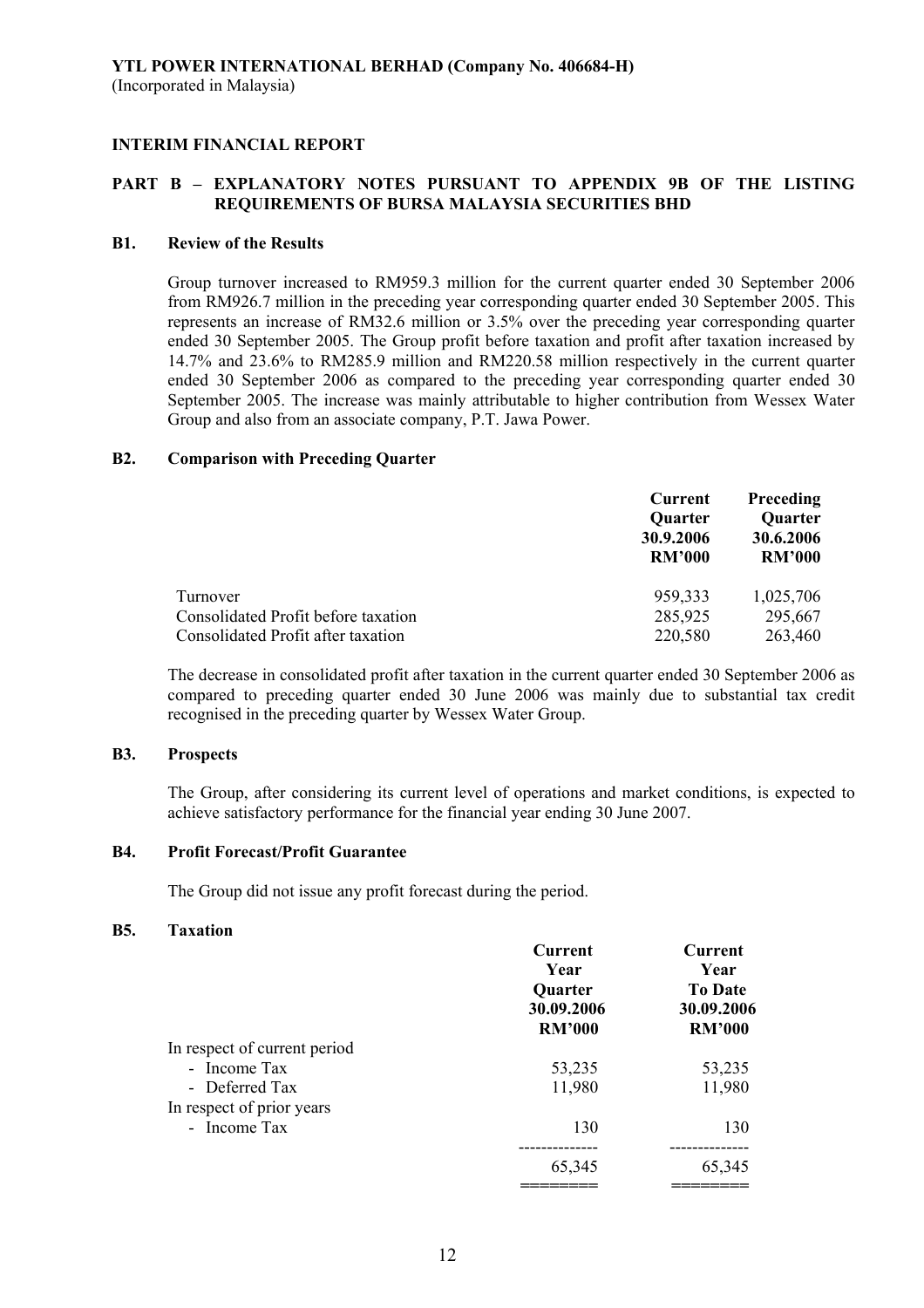#### **Notes - continued**

The provision for taxation for the current quarter and current year to date reflect an effective rate lower than the Statutory Income Tax Rate was substantially due to deferred tax credit recognised by a foreign subsidiary.

#### **B6. Sale of Unquoted Investments and/or Properties**

There is no sale of unquoted investment during the current financial quarter.

#### **B7. Quoted Investments**

- a) There is no purchase of quoted investment during the current financial quarter and financial year to date.
- b) The cost, carrying value and the market value of the quoted investments of the Group as at end of the current reporting quarter are:

|                | <b>RM'000</b> |
|----------------|---------------|
| Cost           | 283,857       |
| Carrying value | 283,857       |
| Market value   | 293,821       |

#### **B8. Corporate Developments**

#### a) **Corporate Proposal Announced and Pending Completion**

=========

 As at the date of this announcement, there is no corporate proposal announced and pending completion.

#### b) **Status of Utilisation of Proceeds**

7% Redeemable Non-Guaranteed Unsecured Bonds

 The proceeds received by the Company from the issue of the RM750 million 7% Redeemable Non-Guaranteed Unsecured Bonds on 11 January 2000 is currently placed under fixed deposits with licensed financial institutions pending investments in power generation assets.

#### **USD250 million Guaranteed Exchangeable Bonds Due 2010**

The net proceeds received from the issue of the USD250 million Guaranteed Exchangeable Bond due 2010 is currently placed under fixed deposits pending investment in utilities assets.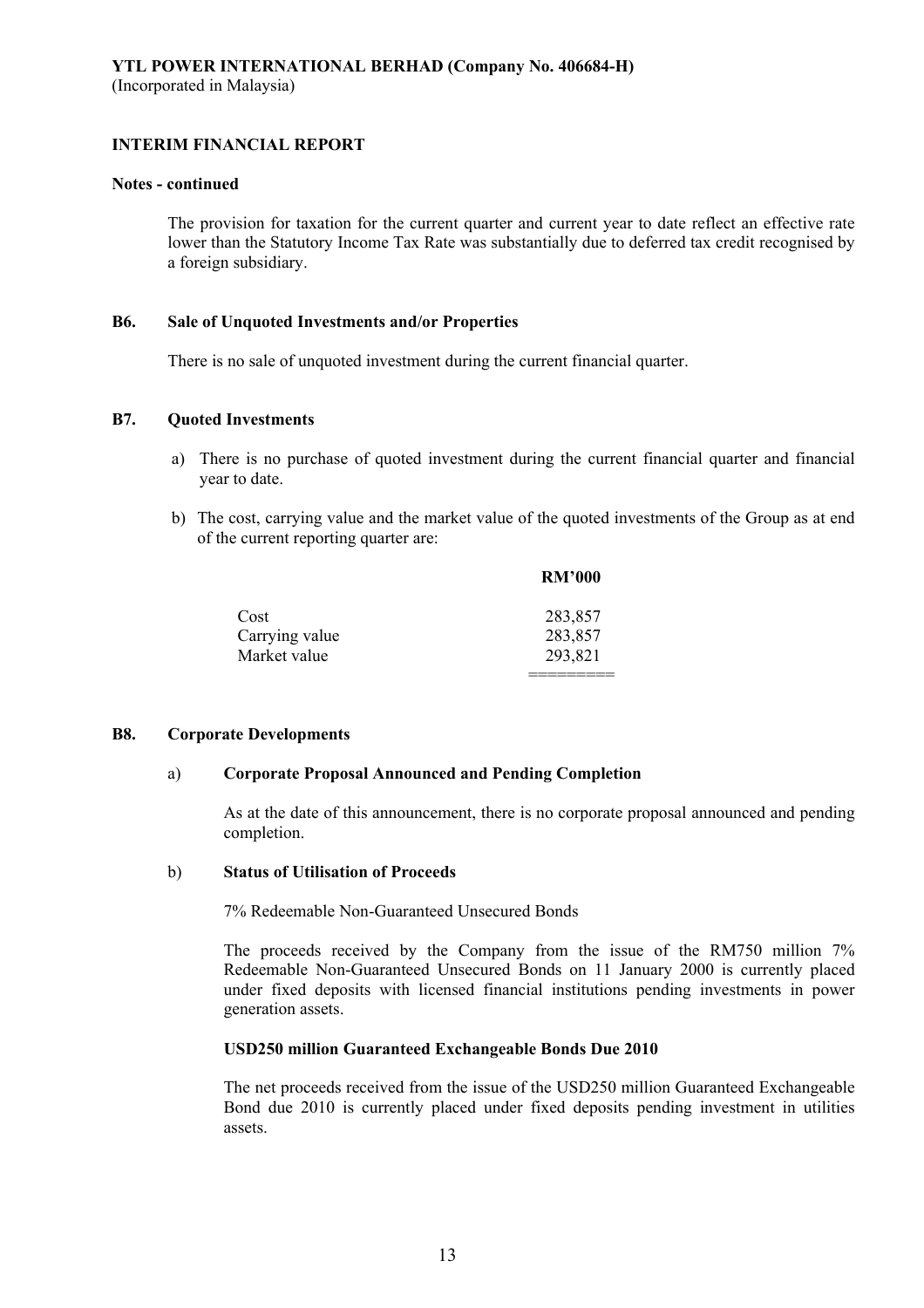#### **Notes - continued**

#### **B9. Group Borrowings and Debt Securities**

 The Group's borrowings from financial institutions as at end of the current financial quarter are as follows:

|           | <b>Short term</b><br><b>RM'000</b> | Long term<br><b>RM'000</b> | <b>Total</b><br><b>RM'000</b> |
|-----------|------------------------------------|----------------------------|-------------------------------|
| Secured   | 125,631                            | 835,830                    | 979,461                       |
| Unsecured | 843,310                            | 11,972,646                 | 12,815,956                    |
|           | 968,941                            | 12,826,476                 | 13,795,417                    |
|           |                                    |                            |                               |

The borrowings which are denominated in foreign currency are as follows:

| In US Dollar $(600)$     | 420,000   |
|--------------------------|-----------|
| In Sterling Pound ('000) | 1,443,391 |
|                          |           |

All borrowings of subsidiary companies are on a non-recourse basis to the Company save and except for the following which is guaranteed by the Company.

a) USD250 million Guaranteed Exchangeable Bonds Due 2010.

### **B10. Off Balance Sheet Financial Instruments**

 The Group finances its activities through a combination of short-term borrowings, long-term loans and bonds. The Group uses financial instruments to limit the Group's exposure to interest rate movements and also to generate a desire interest rate profile. These instruments are not recognised in the financial statements on inception. The accounting policy with regards to these financial instruments, which remain the same to that disclosed in the latest audited financial statements are as follows:

 "Any differential to be paid or received on an interest rate swap contract is recognised as a component of interest income or expense over the period of the contract. Gains and losses on early termination of interest rate swaps or on repayment of the borrowings are taken to the income statement."

 There has been no material change to the terms and conditions of financial instruments disclosed in the latest audited financial statements and the date of this announcement. In addition to the above, Wessex Water Services Limited has an interest rate swap agreement which limit the Group's exposure to floating interest rate, details of which are as follows: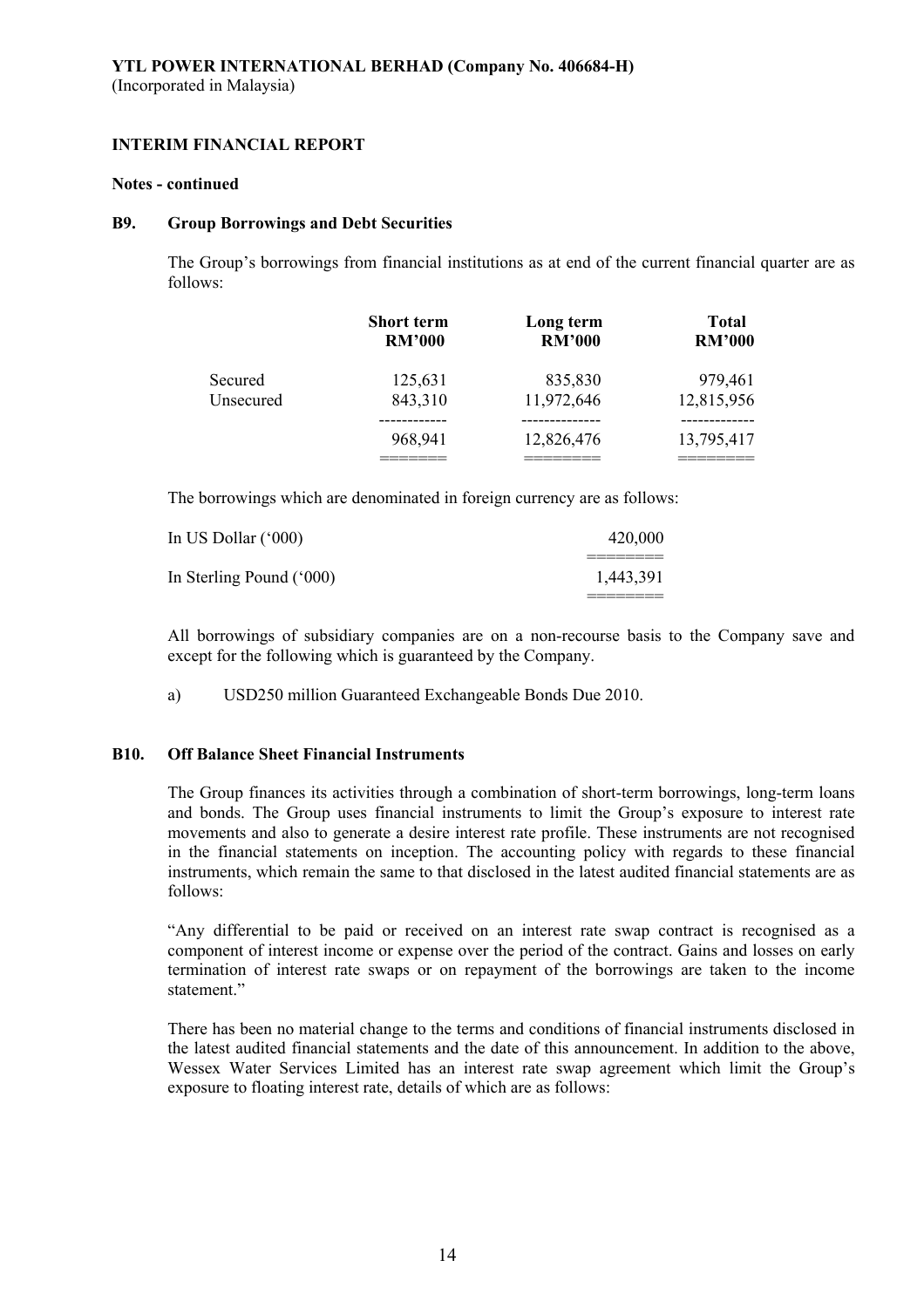#### **Notes - continued**

|                                                                | <b>Total</b><br><b>GBP'000</b> |
|----------------------------------------------------------------|--------------------------------|
| Notional Principal Amount (denotes in Sterling Pound)          | 10,800                         |
|                                                                | <b>RM'000</b>                  |
| RM equivalent<br>(exchange rate GBP1=RM6.9171)                 | 74,705                         |
| Average fixed interest rate                                    | $5.95\%$                       |
| Average period to maturity of the fixed rate borrowing (years) | 3 2 1                          |

All financial instruments are executed with creditworthy counter parties with a view to limit the interest rate risk exposure of the Group.

### **B11. Pending Material Litigation**

There was no material litigation pending as at the date of this report.

## **B12. Dividend**

 The Board of Directors has not recommended any interim dividends for the current financial quarter.

### **B13. Earnings Per Share**

i) Basic Earnings Per Share

The basic earnings per share of the Group has been computed by dividing the net profit for the financial quarter by the weighted average number of ordinary shares in issue during the financial quarter.

|                                                      | <b>Current</b><br>Year<br>Quarter<br>30.09.2006 | Preceding<br>Year<br>Corresponding<br><b>Quarter</b><br>30.09.2005 |
|------------------------------------------------------|-------------------------------------------------|--------------------------------------------------------------------|
| Net Profit for the period (RM'000)                   | 220,580                                         | 178,516                                                            |
| Weighted average number of<br>ordinary shares ('000) | 4,917,034                                       | 4,830,311                                                          |
| Basic earnings per share (Sen)                       | 4.49                                            | 3.70                                                               |